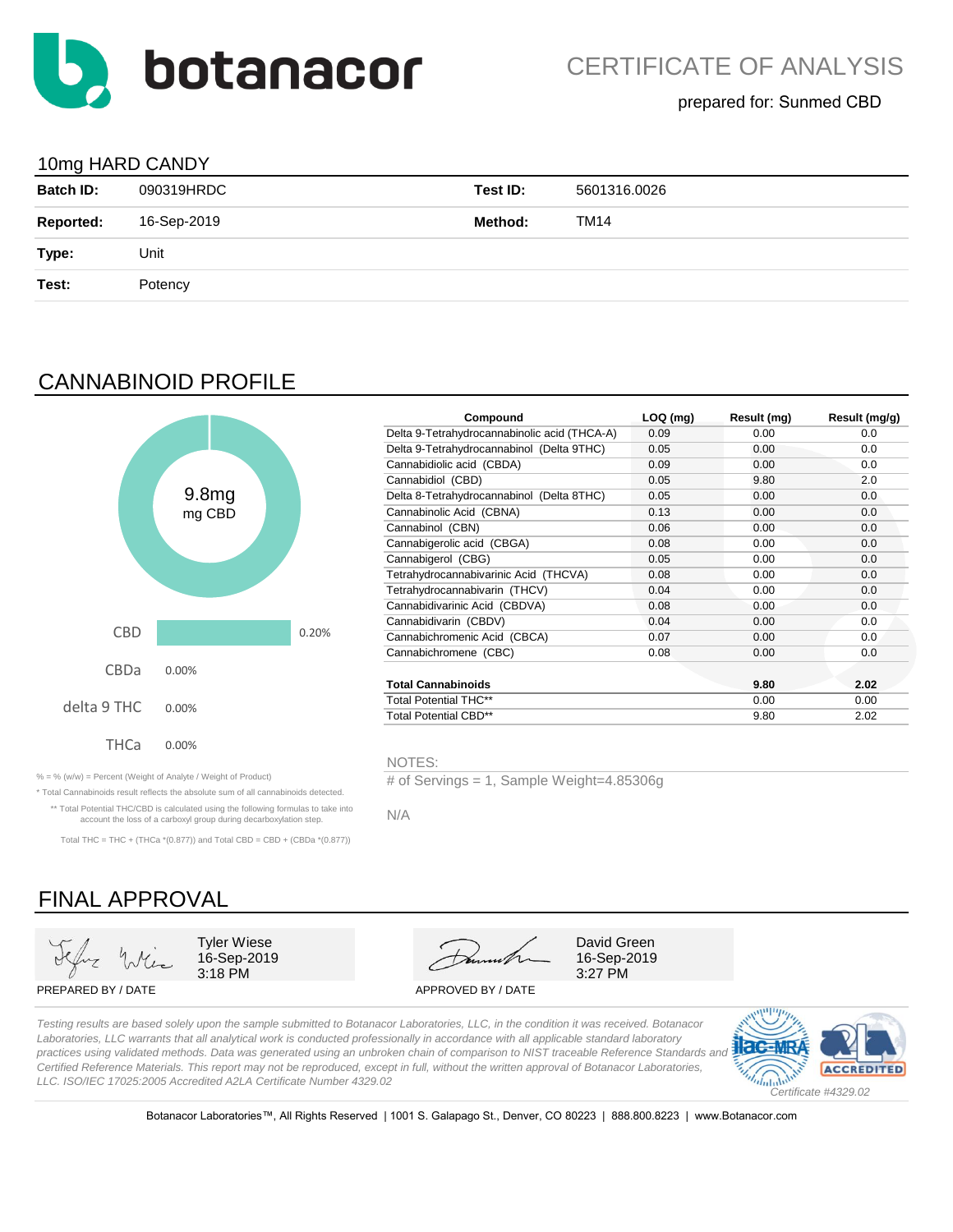

## 10mg Hard Candy RS

| ີ                |                          |          |             |
|------------------|--------------------------|----------|-------------|
| <b>Batch ID:</b> | 090319HRDC               | Test ID: | 7596983.010 |
| <b>Reported:</b> | 16-Sep-2019              | Method:  | <b>TM04</b> |
| Type:            | Edible                   |          |             |
| Test:            | <b>Residual Solvents</b> |          |             |
|                  |                          |          |             |

# RESIDUAL SOLVENTS

| <b>Solvent</b>                          | <b>Reportable Range (ppm)</b> | Result (ppm) |
|-----------------------------------------|-------------------------------|--------------|
| Propane                                 | $100 - 2000$                  | $\pmb{0}$    |
| <b>Butanes</b><br>(Isobutane, n-Butane) | $100 - 2000$                  | 0            |
| Pentane                                 | $100 - 2000$                  | $\pmb{0}$    |
| Ethanol                                 | $100 - 2000$                  | $\mathbf 0$  |
| Acetone                                 | $100 - 2000$                  | $\pmb{0}$    |
| <b>Isopropyl Alcohol</b>                | $100 - 2000$                  | $\pmb{0}$    |
| Hexane                                  | $6 - 120$                     | $\mathbf 0$  |
| <b>Benzene</b>                          | $0.2 - 4$                     | 0.0          |
| <b>Heptanes</b>                         | $100 - 2000$                  | $\mathbf 0$  |
| <b>Toluene</b>                          | $18 - 360$                    | $\mathbf 0$  |
| <b>Xylenes</b><br>(m,p,o-Xylenes)       | 43 - 860                      | $\pmb{0}$    |

#### NOTES:

Free from visual mold, mildew, and foreign matter.

FINAL APPROVAL

alex Smoth

Alex Smith 16-Sep-2019 2:24 PM

David Green 16-Sep-2019 2:40 PM

#### PREPARED BY / DATE APPROVED BY / DATE

*Testing results are based solely upon the sample submitted to Botanacor Laboratories, LLC, in the condition it was received. Botanacor Laboratories, LLC warrants that all analytical work is conducted professionally in accordance with all applicable standard laboratory practices using validated methods. Data was generated using an unbroken chain of comparison to NIST traceable Reference Standards and Certified Reference Materials. This report may not be reproduced, except in full, without the written approval of Botanacor Laboratories, LLC. ISO/IEC 17025:2005 Accredited A2LA Certificate Number 4329.02*



Botanacor Laboratories™, All Rights Reserved | 1001 S. Galapago St., Denver, CO 80223 | 888.800.8223 | www.Botanacor.com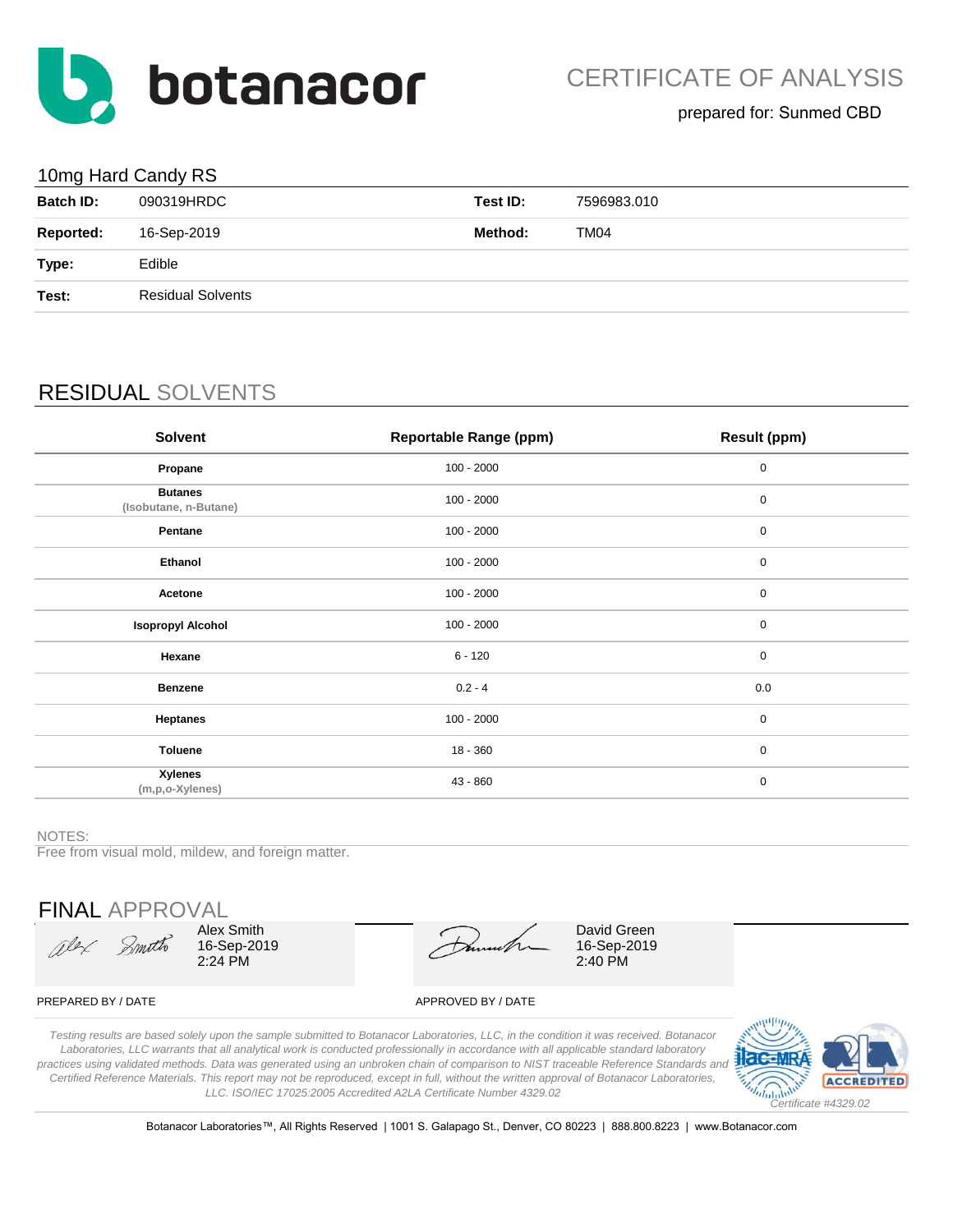

### Broad Spectrum Powder

| <b>Batch ID:</b> | 090319VGGB  | Test ID: | 7167143.006 |
|------------------|-------------|----------|-------------|
| <b>Reported:</b> | 11-Sep-2019 | Method:  | <b>TM17</b> |
| Type:            | Concentrate |          |             |
| Test:            | Pesticides  |          |             |
|                  |             |          |             |

## PESTICIDE RESIDUE

| Compound            | Dynamic Range (ppb) | Result (ppb)    | Compound           | Dynamic Range (ppb) | Result (ppb)    |
|---------------------|---------------------|-----------------|--------------------|---------------------|-----------------|
| Acephate            | $55 - 2549$         | $ND^*$          | Malathion          | $55 - 2549$         | $ND^*$          |
| Acetamiprid         | $55 - 2549$         | ND <sup>*</sup> | Metalaxyl          | 330 - 2549          | $ND^*$          |
| Avermectin          | 330 - 2549          | $ND^*$          | Methiocarb         | $55 - 2549$         | $ND^*$          |
| Azoxystrobin        | $55 - 2549$         | $ND^*$          | Methomyl           | $55 - 2549$         | $ND^*$          |
| <b>Bifenazate</b>   | $55 - 2549$         | $ND^*$          | MGK 264 1          | $55 - 2549$         | $ND^*$          |
| <b>Boscalid</b>     | 330 - 2549          | ND <sup>*</sup> | MGK 264 2          | 330 - 2549          | ND <sup>*</sup> |
| Carbaryl            | $55 - 2549$         | $ND^*$          | Myclobutanil       | 330 - 2549          | $ND^*$          |
| Carbofuran          | $55 - 2549$         | ND <sup>*</sup> | Naled              | 330 - 2549          | $ND^*$          |
| Chlorantraniliprole | 55 - 2549           | ND <sup>*</sup> | Oxamyl             | $55 - 2549$         | $ND^*$          |
| Chlorpyrifos        | 330 - 2549          | $ND^*$          | Paclobutrazol      | $55 - 2549$         | $ND^*$          |
| Clofentezine        | 55 - 2549           | $ND^*$          | Permethrin         | 330 - 2549          | $ND^*$          |
| <b>Diazinon</b>     | $55 - 2549$         | $ND^*$          | Phosmet            | $55 - 2549$         | $ND^*$          |
| <b>Dichlorvos</b>   | 330 - 2549          | ND <sup>*</sup> | Prophos            | 330 - 2549          | $ND^*$          |
| Dimethoate          | $55 - 2549$         | $ND^*$          | Propoxur           | 330 - 2549          | $ND^*$          |
| E-Fenpyroximate     | 330 - 2549          | $ND^*$          | Pyridaben          | 330 - 2549          | $ND^*$          |
| Etofenprox          | 330 - 2549          | ND <sup>*</sup> | Spinosad A         | $55 - 2549$         | $ND^*$          |
| Etoxazole           | 330 - 2549          | ND <sup>*</sup> | Spinosad D         | 330 - 2549          | $ND^*$          |
| Fenoxycarb          | $55 - 2549$         | $ND^*$          | Spiromesifen       | $55 - 2549$         | $ND^*$          |
| Fipronil            | 330 - 2549          | $ND^*$          | Spirotetramat      | 330 - 2549          | $ND^*$          |
| Flonicamid          | $55 - 2549$         | $ND^*$          | Spiroxamine 1      | 55 - 2549           | $ND^*$          |
| Fludioxonil         | 330 - 2549          | $ND^*$          | Spiroxamine 2      | 55 - 2549           | $ND^*$          |
| Hexythiazox         | 330 - 2549          | $ND^*$          | Tebuconazole       | $55 - 2549$         | $ND^*$          |
| Imazalil            | 330 - 2549          | ND <sup>*</sup> | <b>Thiacloprid</b> | $55 - 2549$         | $ND^*$          |
| Imidacloprid        | $55 - 2549$         | $ND^*$          | Thiamethoxam       | $55 - 2549$         | $ND^*$          |
| Kresoxim-methyl     | $55 - 2549$         | $ND^*$          | Trifloxystrobin    | 330 - 2549          | $ND^*$          |
|                     |                     |                 |                    |                     |                 |

| Compound         | Dynamic Range (ppb) | Result (ppb)    |
|------------------|---------------------|-----------------|
| <b>Malathion</b> | $55 - 2549$         | $ND^*$          |
| Metalaxyl        | 330 - 2549          | ND <sup>*</sup> |
| Methiocarb       | 55 - 2549           | ND <sup>*</sup> |
| Methomyl         | 55 - 2549           | $ND^*$          |
| MGK 264 1        | 55 - 2549           | ND*             |
| MGK 264 2        | 330 - 2549          | $ND^*$          |
| Myclobutanil     | 330 - 2549          | $ND^*$          |
| Naled            | 330 - 2549          | $ND^*$          |
| Oxamyl           | $55 - 2549$         | $ND^*$          |
| Paclobutrazol    | 55 - 2549           | $ND^*$          |
| Permethrin       | 330 - 2549          | $ND^*$          |
| Phosmet          | $55 - 2549$         | ND <sup>*</sup> |
| Prophos          | 330 - 2549          | $ND^*$          |
| Propoxur         | 330 - 2549          | $ND^*$          |
| Pyridaben        | 330 - 2549          | $ND^*$          |
| Spinosad A       | 55 - 2549           | $ND^*$          |
| Spinosad D       | 330 - 2549          | ND*             |
| Spiromesifen     | 55 - 2549           | ND*             |
| Spirotetramat    | 330 - 2549          | ND <sup>*</sup> |
| Spiroxamine 1    | 55 - 2549           | $ND^*$          |
| Spiroxamine 2    | 55 - 2549           | $ND^*$          |
| Tebuconazole     | 55 - 2549           | $ND^*$          |
| Thiacloprid      | 55 - 2549           | $ND^*$          |
| Thiamethoxam     | $55 - 2549$         | $ND^*$          |
| Triflowntrobin   | $220 - 2510$        | <b>NIN*</b>     |

\* ND = None Detected (Defined by Dynamic Range of the method)

N/A

# FINAL APPROVAL

Samantha Smith

 $1:44$  PM

Sam Smith Greg Zimpfer<br>11-Sep-2019  $A_7$   $2^{1/2}$  Greg Zimpfer<br>11-Sep-2019

11-Sep-2019<br>2:02 PM

PREPARED BY / DATE APPROVED BY / DATE

*Testing results are based solely upon the sample submitted to Botanacor Laboratories, LLC, in the condition it was received. Botanacor Laboratories, LLC warrants that all analytical work is conducted professionally in accordance with all applicable standard laboratory practices using validated methods. Data was generated using an unbroken chain of comparison to NIST traceable Reference Standards and Certified Reference Materials. This report may not be reproduced, except in full, without the written approval of Botanacor Laboratories, LLC.*